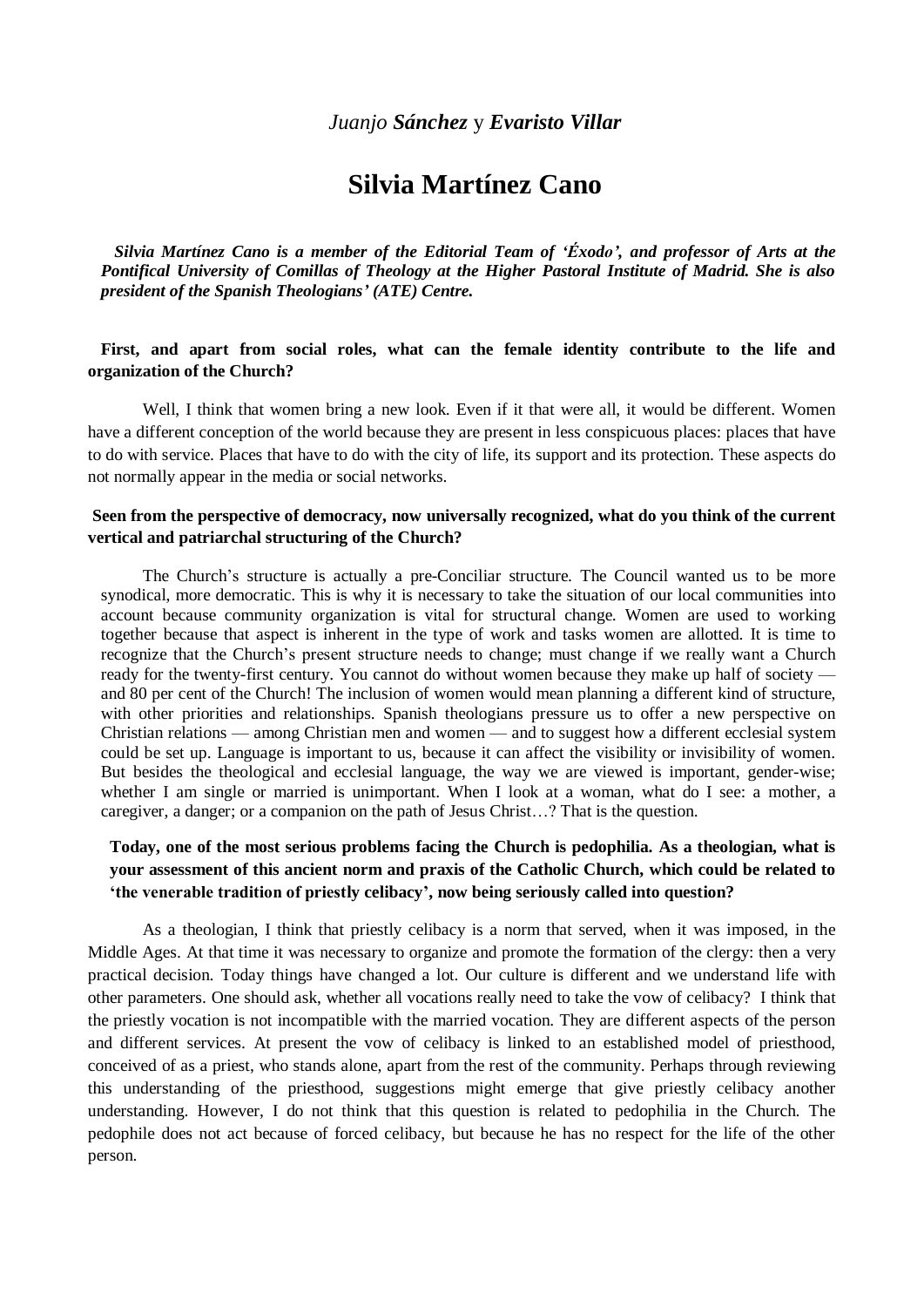#### **The Liturgy is important in the Church. Seen from the female viewpoint, what important changes do you think would have to be made in its form and content to make it inclusive?**

The liturgy is one of the ecclesiastical offices that has been reformed the least. I think that it does not depend on women's perception to change it, but rather on how we, as women and men, are capable of adapting and transforming it to the culture of the  $21<sup>st</sup>$  century. The liturgy is light years away from being understood as a symbol by believers, even by those who have some idea of what is being celebrated. In the liturgy there are fundamental elements that must be revised, in the first place, participation and the way the liturgical action unfolds. In addition, the form of language: a language that the faithful do not understood and is not understandable, does not promote a conscious and meaningful celebration. Lastly, the images — when the décor, music and rhythm of the celebration do not involve the person, the liturgy cannot be deeply felt. Christian women have long been asking for the liturgy to be revised/up-dated: a more participatory, more understandable liturgy that touches the spiritual sensitivity of each one.

*I think that the priestly vocation is not incompatible with the married vocation. They are different aspects of the person and different services.*

# **In the divided and diverse society in which we live, with growing masses of homeless and hungry poor, flows of immigrants and refugees, is charity and care enough, or should the Church do something more and different?**

I think that the Church's social apostolate is essential in today's societies, and it shows that the Church's potential for social transformation is strong. For this reason, it is necessary to attend to the tasks that: promote the apostolate and the mission, take care of, and appropriately train, the people who choose to work in those ministries. Furthermore, make more areas where the Christian practice of accompaniment/assistance to those who suffer can be shared with various non-believers *and so* build up social sensitivity to justice and solidarity. Women have a lot to say in this field, because they have chosen to care for other people. If we had listened to the voice of solidarity and justice that work would probably be much richer and more creative. We would have reached new areas for mission. There are Christian women working in the front-line apostolates, in such fields as: prostitution, care for migrants.... These tasks are part of Jesus' inclusive *character*. We must take care of them and empower them, since our world is full of barriers. And the Christian must be a believer on the frontier.

# **Speaking of social care, areas mainly assumed by women, the question of the diaconate comes up. Concerning the priesthood/ordination of women, has anything been proposed in this line in the Catholic Church?**

 I think it is gradually moving forward. The fact that during this pontificate the dioceses are being exhorted to include women on the governing and decision-making Board is new. However, I think it is not enough. I think that it is necessary to pursue the dialogue and submit proposals as well as ensure that they are actually put into practice. Just setting up commissions is not enough. The Christian community is expecting an answer on the issue of the participation of women, which is generally seen to be obvious. The role of women cannot always be that of service, since they have different talents and many of them have good leadership qualities. Probably, if women were fully integrated into the organization of the Church, not only at the sacramental level but also at the executive level, the organization would be different. The latest historical studies of the first centuries confirm that there is no justification for the prevention of the female diaconate. We are all hoping that Francis will address this matter. It would open the door to dialogue about another type of ecclesial community. As for priestly ordination, perhaps that is more complicated. A prior review of the Sacrament and the way the priestly vocation is currently assumed is necessary. On many occasions we have met women who felt they had a vocation to the priesthood. However, they would not wish to exercise the priesthood in its present form, alone, without reference to the community, taking unilateral decisions apart